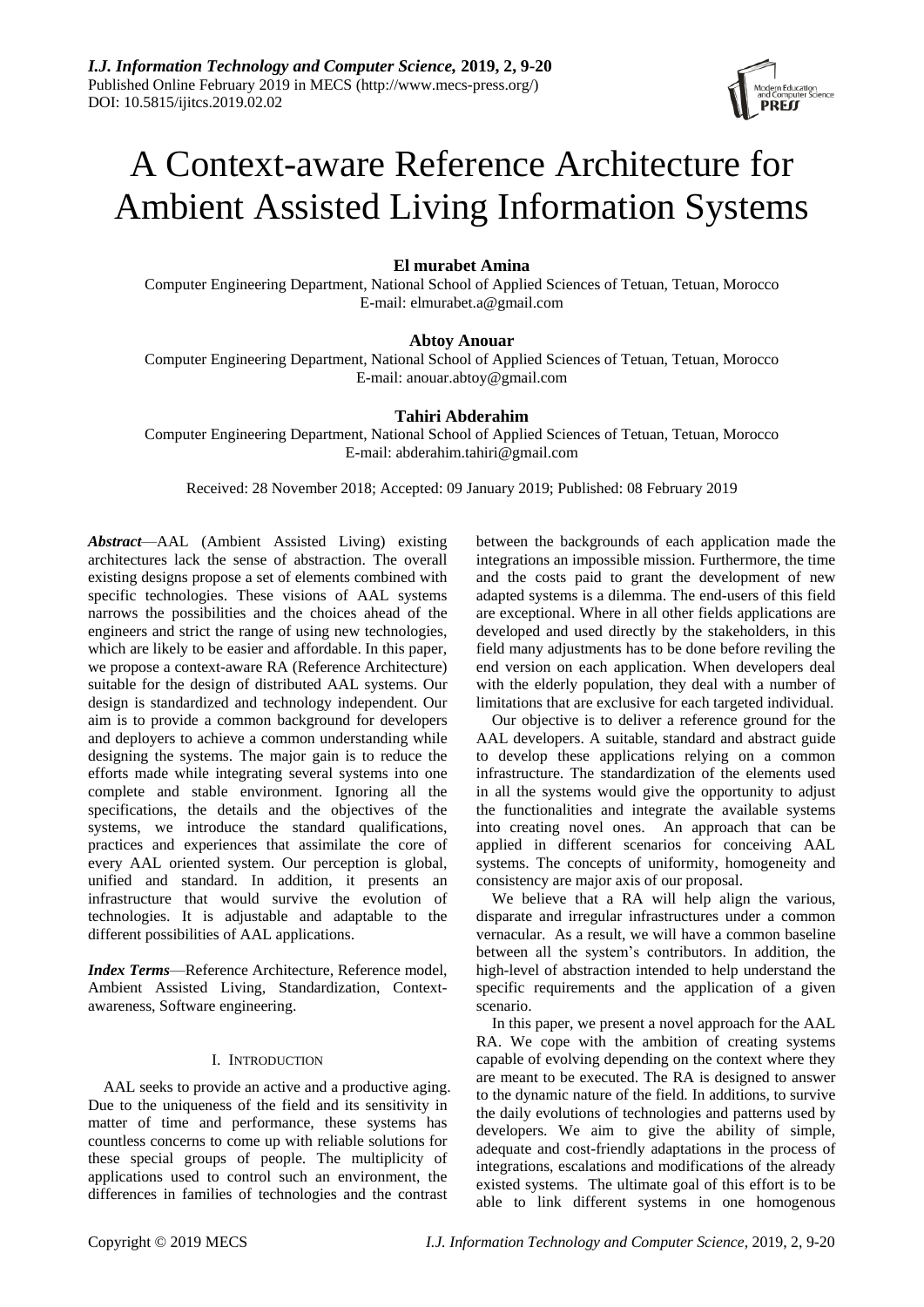environment in a meaningful, feasible and coherent way. Furthermore, to benefit from the experience and the efforts done by previous engineers.

In the next section, we discuss the related work. The third section is devoted to the examination of the context awareness in AAL systems, where we propose a process of extraction and an examination of it according to its background. The forth section concerns the presentation of three different views of our approach, starting by the overall view, the structural view and ending by the behavioral one. Finally, we conclude with a summery.

#### II. RELATED WORK

The main problems that appear from the divergence of architectures adopted in the process of developing AAL systems seems to be countless. Technologies are evolving rapidly which made systems that relay on theme useless upon small periods. The ambiguity resulted from the different patterns made the integration a challenging mission. Employing different elements, ignoring substantial ones and adding insignificant components presents critical problems in a domain where the cost is the major concern. Moreover, we cannot ignore the complications resulted from the differences in the exploitation of the available resources, nor the mechanisms applied for the interpretation of the knowledge resulted from the processing of the collected data.

Relaying on the results presented in the two reviews [1] and [2], we can affirm that the architectural side of the AAL systems is very rarely investigated. The largest scale of the contributions are objective oriented ones. A number of projects has proposed an architectural design such as [3-7] which are individual approaches with irregular mechanisms. According to the reviews, very few of them had discussed the idea of independency or flexibility. In [8], although the authors claim that their architecture is adaptive and technology-independent yet in their description we found several dependencies to technologies. Their overview of the system architecture holds elements of defined components and specific devices used, which is inconsistent with their aim of independency. In [9], the authors had considered only architectural operations in their vision. This proposal is lacking the major concepts of a reliable architecture, which is the homogeneity between the goal, the context and the design. In the PERSONNA [10] project they described a RA for the AAL space, their main purpose was restricted in the determination of the flow from context to service. A key limitation of these researches is

the lack of standardization. Most of them are not adaptable to different scenarios. The non-suitability to different environments is also a dilemma. Moreover, the scalability is ignored and the adjustability to the elderly needs is limited.

#### III. CONTEXT AWARENESS IN AAL SYSTEMS

Context awareness plays a critical role in deciding the actions of the actuators. Context allowed a clear understanding for the event, statements and ideas by clarifying the circumstances and the substances. The context description holds any information that might change or affect or characterize the understanding of the current situation and the prediction of events [11]. Uncovering and understanding the context will provide a clear vision for manipulating the services as illustrated in [Fig.1.](#page-2-0) It reveals all the relevant aspects of a field including the users and the application itself [12]. The categorization of the context would classify the types of the system's interactions according to the situation taxonomy. The context is continuously changing, it has a temporal and a spatial character which makes it imperfect and uncertain [13].

Therefore, the instant extraction of context might cause problems while simulating the correct action. Using the context history and background reveals importance when selecting the services. The system learns from the past context to adapt the behavior to a better response. This reveals the importance of storing the context and using its history elements to provide relevant interactions to adequate situations [14]. Furthermore, it gives clear instructions to the situation reasoning.

Context contains elements related to the data implication. As the AAL systems have to be contextaware computing platforms they have to take in consideration the context in which the data was acquired in order to apply appropriate reasoning and actions.

#### *A. Context Extraction process*

The specification of the context addresses a high-level of precision in decision-making. In our process, we favor the specification of behaviors using the extracted data to determine the context. The acquisition using the sensors provides the data that have to be interpreted. The delivery of the context to the situation reasoner has to take in consideration the context history provider. When the context is useful, the system selects the appropriate context-aware behavior.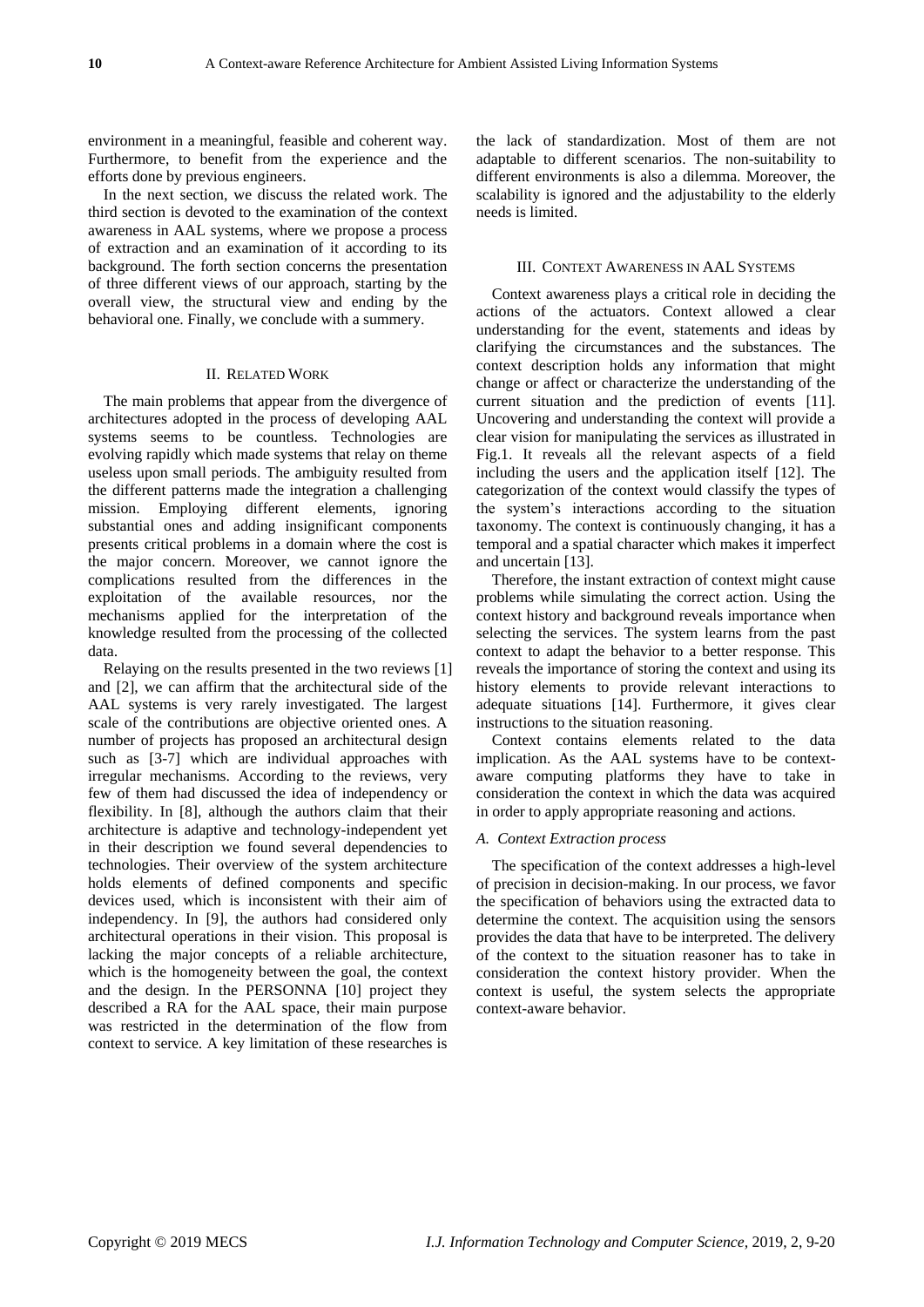

Fig.1. Flow from the context extraction to the selection of the services

<span id="page-2-0"></span>The context is influenced by the perimeter of the execution, which made describing the parameters and the specifications of the environment a necessity. The data providers, whether the internal or the external ones, affect the quality of the information, which in the process weakens the reliability of the system. Designers have to take into consideration the stakeholders. Their state and statue influence the nature of functionalities and restrict the interface's design to present an easy interaction for different families of users. Finally, the services provided by the system have to be determined according to the extracted contexts. In modeling AAL systems, the data extracted from the sensors, the activities structure, the user profile and preferences are important aspects to assemble the overview of the functionalities required [15]. In our analytics, we describe four basic concepts that assimilates the context in an AAL environment.

An AAL system is in need of an active-contextawareness by which the applications can automatically reveal the context out from the situation parameters. This extracted context has to obey a certain representational structure to facilitate its use by the situation reasoner. Simplifying the general form of it would help gathering the proper information and extracting knowledge. Interchangeability is also one of the context important aspects as well as its decomposition to help maintaining the distributed frames of data.

The overall objective of our vision is standardization. Therefore, we rather maintain the uniformity of the interpretation to help integrate the systems. Extensibility is a mandatory element in the context formality to ease

the scalability issue.

As we propose in [Fig.1,](#page-2-0) the context extracted by heterogeneous perception devices in a given environment is annotated accordingly to the AAL ontology. It works like a provider for the situation reasoner in addition to the context history provider and the context background to reason the process of the information collected and order a suitable reaction to the service orchestrator. The controller identifies the suitable actuator to perform a certain process.

#### *B. Examination of the context*

To expose the background of the AAL field context, we consider all the concepts that might have an effect on the system [16]. The investigation of the environment and its necessities resulted on the determination of the concepts and their elements as illustrated in [Fig.2.](#page-3-0) In this concept map, we gathered all the context background elements that would provide a highly qualified image of the situation taxonomy for any AAL system [17].

We used a concept map to emphasize the context background concepts. The data providers in an AAL environment feed the context by the collected data. The AAL space influences the context according to its specifications and parameters. Considering the stakeholders' status and state the context can use all the above information and data collected to determine the adequate services to launch in the proper timing. In the next paragraphs, we explain in details each of these elements.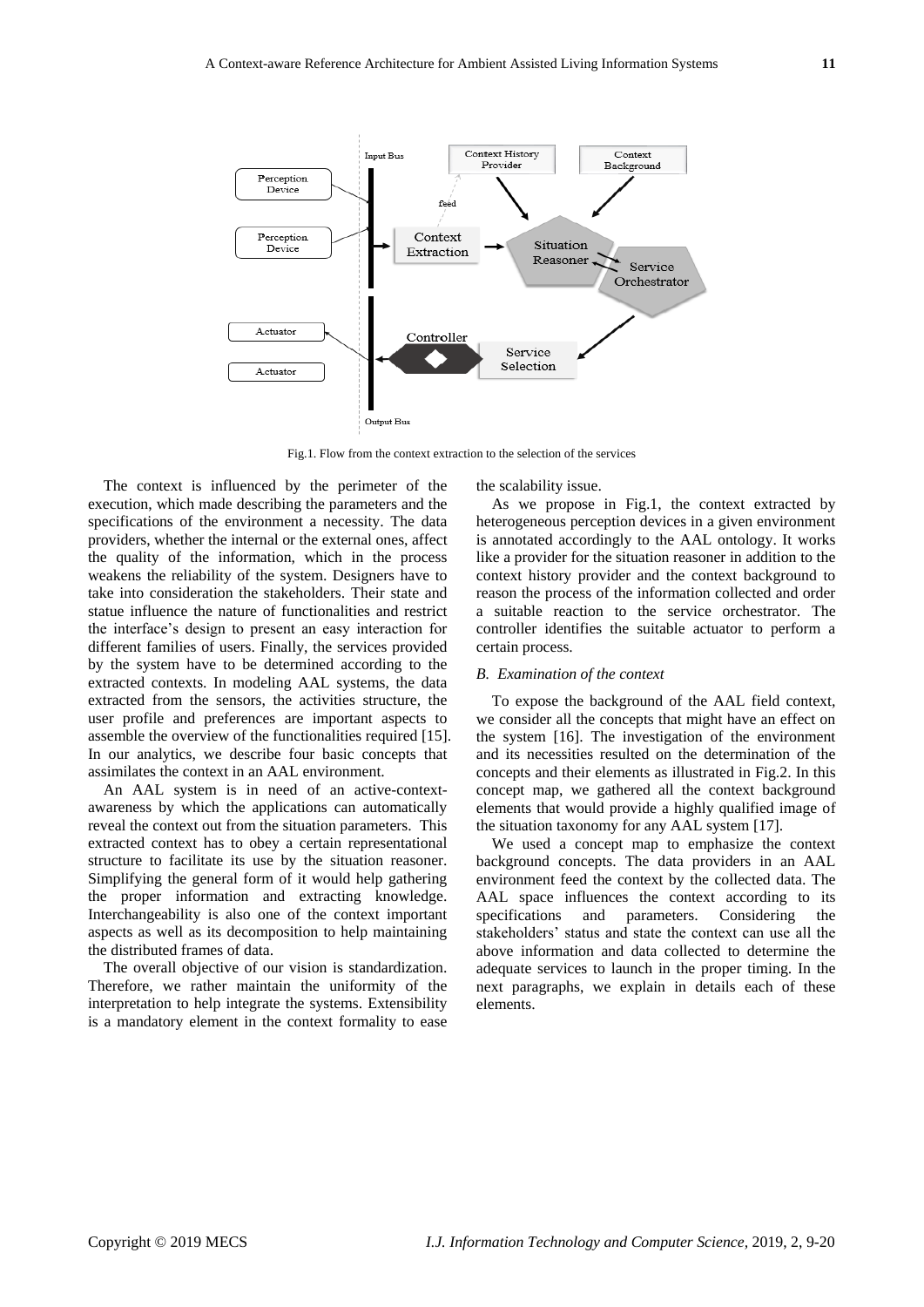

Fig.2. A scope of the context background major concepts

#### <span id="page-3-0"></span>Environment

AAL Space is a smart environment centered on its human users. A set of embedded networked artefacts, both hardware and software are used in this space. Both the users and the environment influence one another. The augmentation of different families of sensors and actuators gives the space a sense of consciousness and awareness. Rich context information can be obtained by analyzing and fusing the data collected as illustrated in Figure 3. However, these analyses should take in consideration the specifications of this environment. The shared spaces such as hospitals, work places…etc. have different specifications than personal ones. Designers have to consider the existence of objects, stairs, the space limitations and determinations…etc. in order to give appropriate sense and adequate illustration to the collected data.

On the other hand, the system itself will influence the environment. Providing a smart-environment, where not only clinical devices could be reachable, but even assistance and care giving, implicates high communication requirements, sophisticated data bases all in affordable limits.

# Data Providers

The data extraction in an AAL environment embedded with several families of devices is not an easy task. The developers have to take into consideration many aspects of data corruption resulted from the remote acquisition, the delay of collection and the obstacles of timing. The uncertainty of the used devices and the criticality of the wearable ones are influencing factors for the data reliability and certainty [18]. Therefore, choosing the appropriate collection technology is forced by the structure of the environment and the other concepts related to the context extraction.

The data providers represent the heart of an AAL system. As illustrated in Figure 4, they are the source of knowledge in which the system relies to purchase the needs and executes its services. The dilemma encountering this concept in the context extraction process is the data in motion (data in transit) between the system and the external providers. The devices embedded in the user's space extracts different natures of values as well as different numbers of them. The actuators execute the actions accorded by functionalities driven by the events. Each of them has a definitive state as a reactive, proactive, or extensible features [19]. Advanced processing paradigms have to be involved in the real time extraction from the external data sources. All these combinations insure the quality of knowledge extracted as well as the coherence between the context and the executed action. The ideal gain is to have the ability of taking decisions in the minimum amount of time and as soon as the data can be turned into meaningful context.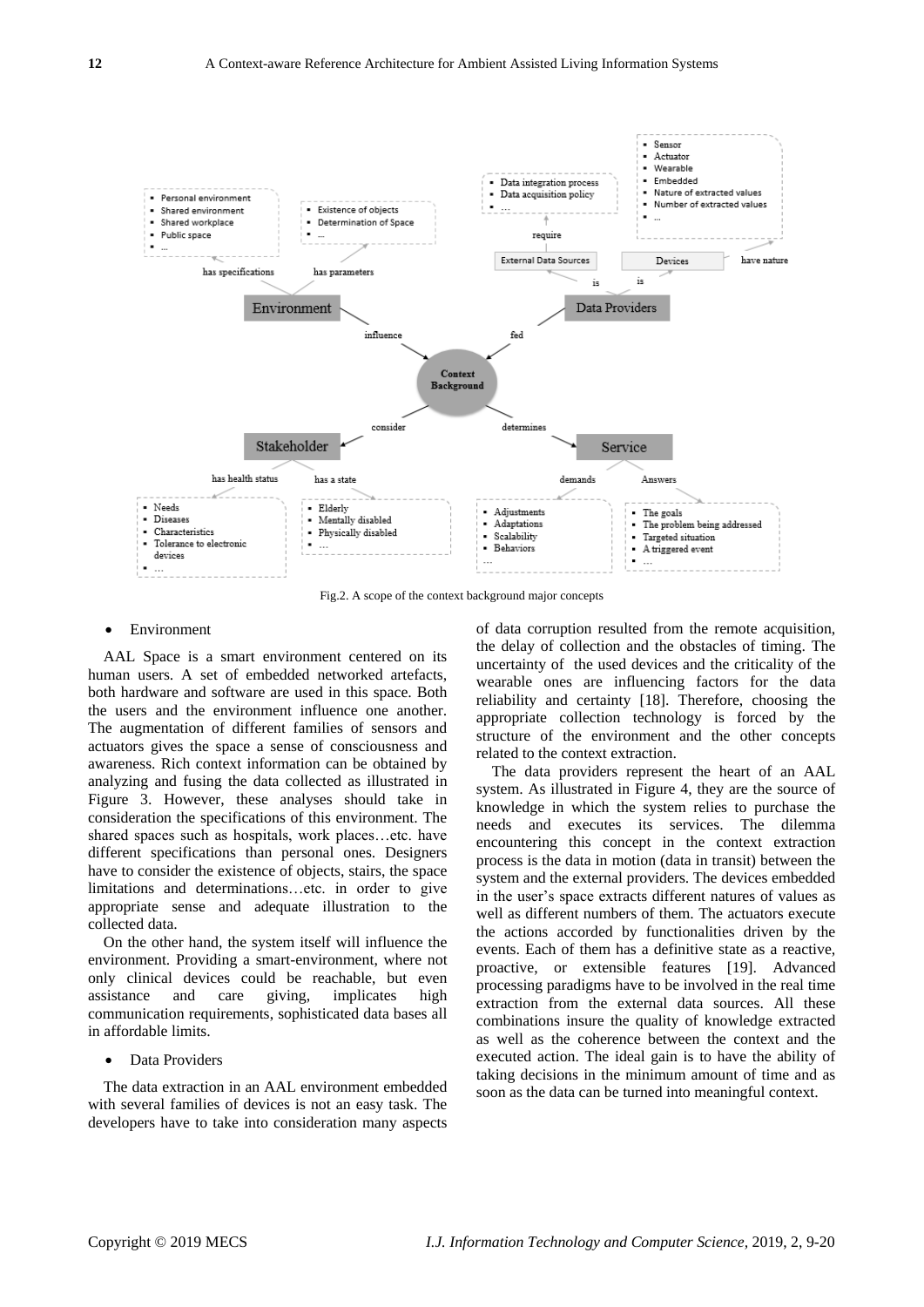

Fig.3. The environment visibility toward the context extraction



Fig.4. Clarification of the Data providers

#### Service

The context background determines the service adequate to a specific situation to be executed. These are the multiple mechanisms to address certain functionalities that answer to a specified need [20]. In the process of providing a service several components may be involved (software and hardware ones). The context background provides the context awareness in the benefit of the user. It guaranties an adequate service to be launched in the objective of executing a specific task. The specification and the description of the overall services provided by the system has to take all the possible attention from developers to avoid redundancy and the overlap of functionalities, which might consume the resources in a non-logical way.

The context identifies the actions and tasks that the system can perform in the AAL space. This awareness may result on invoking several actuators and defined functionalities. The system must reach a coherence while launching the actions based on the extracted events. The interaction of such elements has to rely on the situation taxonomy to have a harmony between the needs and the offers. The interactions of the actuators should be highly monitored. The illustration of the context has to consider all the described concepts to complete the vision of the situation. Mainly the services have to be triggered according to a situation's demand where its performance is evaluated by the result. Figure 5 illustrates the different aspects of a service.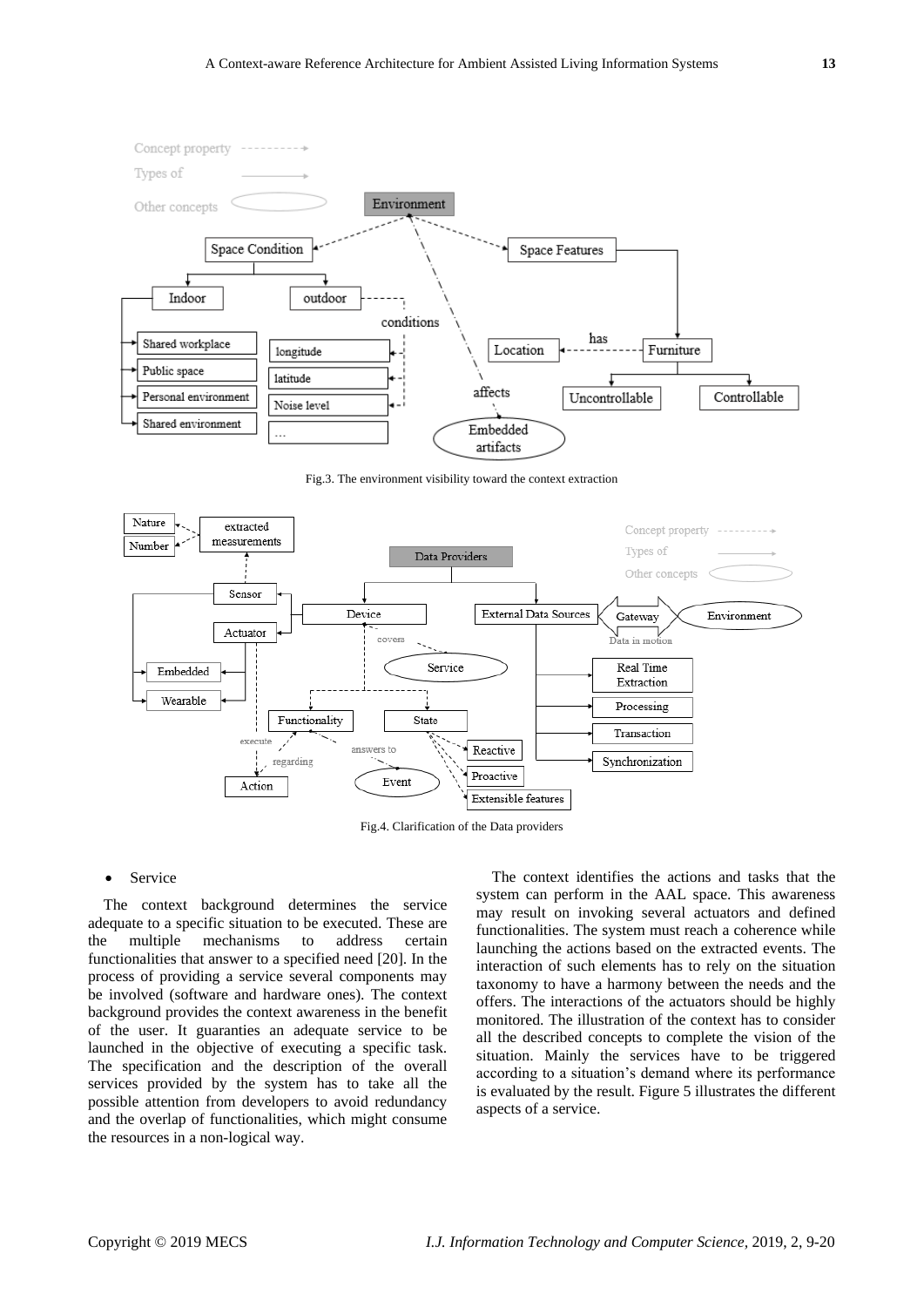

Fig.5. The Service related concepts description

# Stakeholder

The stakeholders interact with the system and affects the actions as illustrated in Figure 6. The designers should take in consideration the user's experience, whether it would contain preferences where the user will be able to personalize the services or it would be an active interaction where the services will act autonomously. The designer should also determine if the

AAL environment will achieve the context independently in a self-contained way or it has to use external support. These contexts have to be considered in knowledge achievement and to trigger a meaningful reaction from the system. The actions have to be determined by the situation extracted from the global context that has specified the events and resolve the states.



Fig.6. A scope of the stakeholder concepts

#### *C. Context possibilities*

Although the limitations and the restrictions of the context types might cause a lack of variety of operations thus the major problem is that context may not reveal importance due to the enormous data collected and treated by the system. Therefore, the context types have to be predetermined to narrow the possibilities and regulates the complications. In our vision, we determine a set of various context possibilities related to the AAL field. These contexts are an abstraction to the real time possibilities that may reveal in an AAL environment. In all these proposals, location, identity, time and activity are primary parameters for characterizing the situation

# criticality.

- Emergency Management
- Urgent Problems
- Regular Situations
- Regular Treatments
- Autonomy Enhancement
- Comfort
- Basic First Aid
- Major Medical Situation
- Post Recovery Attentions

The selection of the context possibilities enhances the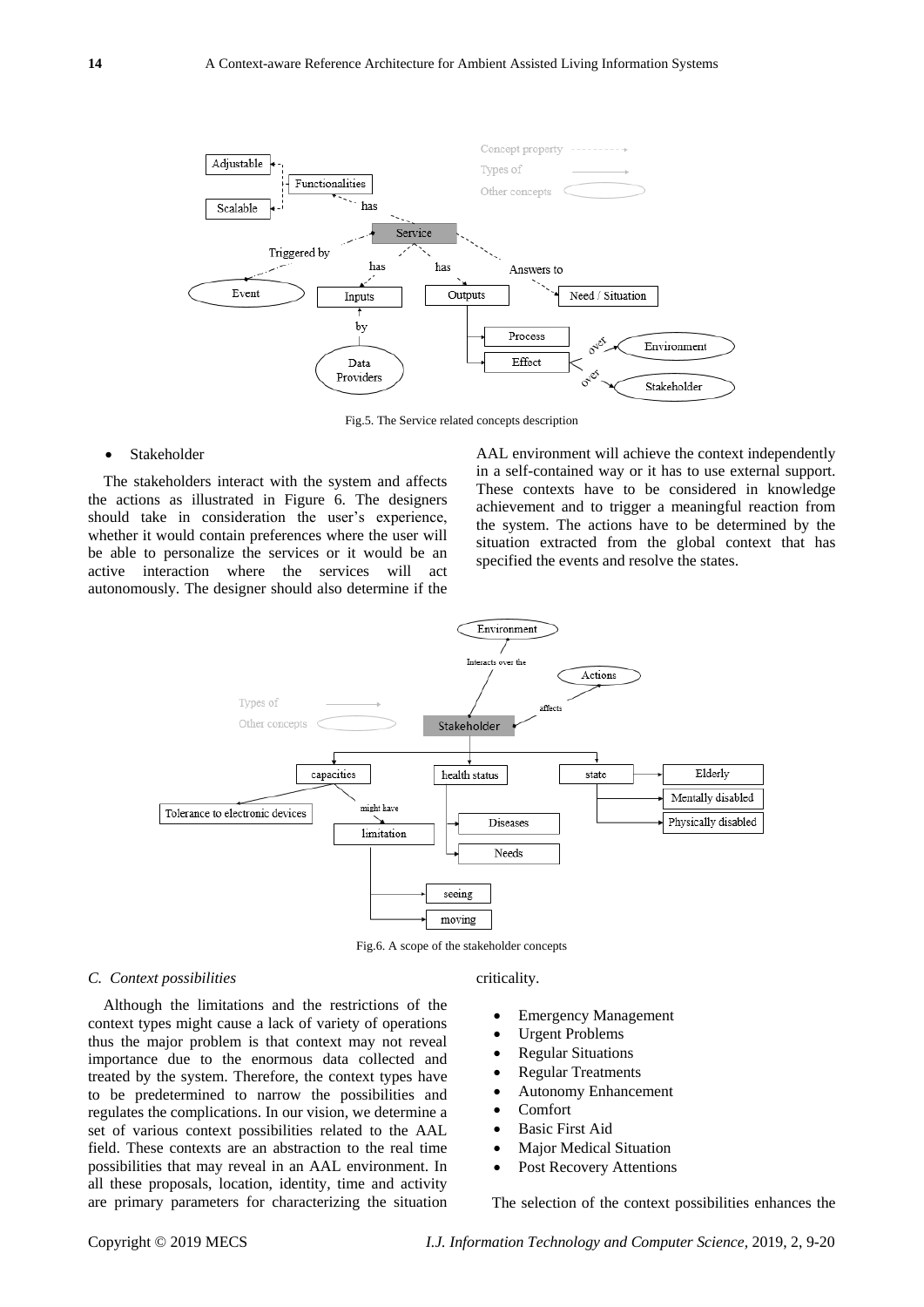determination of the system components and their connections [21]. These determinations hinder the efforts used in the development process and restricts the targets. The advantage of this selection is the assurance of developing only senior services, which higher the performance and regulates the costs.

#### IV. ARCHITECTURAL SYNTHESIS

The RAFAALS 2.0 (RA For AAL Systems) is an abstract representation. It is a composite of multiple views used to address the AAL space structure. As experiences have shown, diagrams are sufficient to represent the RAs independently from the application domain [22], consequently we will use different sets of views to clarify our vision. Our main concern is to present the division of the functionalities of the system with a specification of the data flow between the elements. Throughout the development, we considered the fluid relation between the context, the goal and the design as the key factor of the RA's successes [23].



Fig.7. A scope of the proposed AAL reference model [25]

<span id="page-6-0"></span>We relied on the RM presented in [Fig.7](#page-6-0) to develop the RA. AAL solutions based on particular architectures and technologies offer a limited set of interfaces to interoperate with [24] where is E-health services are not impermeable to novel technologies. According to [2] the fusion between the RM and the architectural patterns made RA come to life. These two concepts serves as the paradigms to build the regulations of the RA.

Our design concentrates on the context-description provided by section 3, where we described the extraction process and the relevance of the context. The interactions among the parts of the system are articulated using the different protocols (we ignore any specified one to maintain the abstraction). The architecture offers a total integration in an homogenous AAL space despite the heterogeneity of each used device and other software components. These following graphical representations will reflect the system components with more details and the data flow between these elements.

We abstracted all the engineering components of an

AAL space with the purpose of reflecting an overall image of the infrastructure demanded of implementing an AAL system, which makes the infrastructure flexible for further scalability or maintainability progresses. With RAFAALS2.0 we identify the basic building blocks necessary for implementing a concrete AAL architecture for AAL systems. The cooperation between the views facilitates the implementation and provides suitable understanding of the needs represented in the AAL domain. It gives the ability to create AAL integrated environments easy to interoperate and to maintain.

# *A. The global view of RAFAALS2.0*

An architecture view represents a model of interest for the stakeholders to emphasize their interest [26]. We have chosen to present an abstract diagram of the system using the system view in an hierarchy architecture. This view helps visualizing the hardware and the software elements and their virtual interactions. The sensing and the acting layer is based on the number of hardware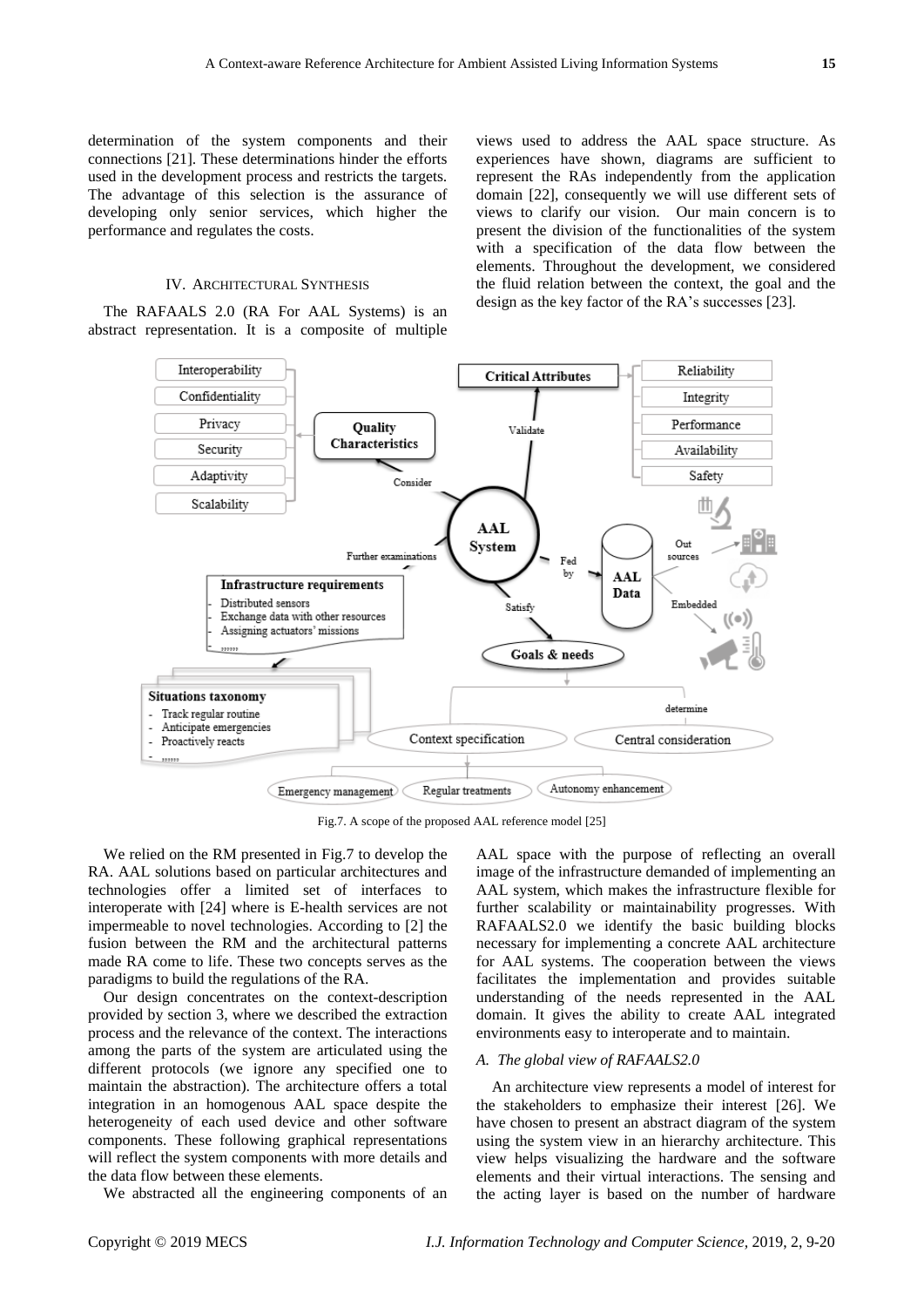elements embedded in the user space. The data processing layer is the directly connected layer in which the data is aggregated, prepared and transformed in favor of the analysis process and knowledge extraction. All these steps are mandatory for the software elements to feed the context extraction and provider that helps the situation reasoner to process the situation in order to command the process choreographer while choosing the appropriate process to be executed with the objective of answering to a specified service.

Depending on the scale and nature of the scenarios treated by the system, the implementation of this RA may be portioned to further elements. The arrangements could develop more details, but should not collapse elements

for the sake of preserving the clear vision for further integration possibilities.

In the overall view illustrated in [Fig.8,](#page-7-0) we define a high level of aggregation as it presents a standardized approach. We ignored the details and the specifications, as our ambition is to unify the visions of creating AAL systems. For achieving interoperability, further information is provided regarding the elementary elements of the RA in the next paragraphs of this manuscript. We preserved the high level of abstraction. Thus, we gave the freedom for each engineer, architect and developer to concrete the architecture according to its own goals.



Fig.8. a scope of the overall system view of the layered RAFAALS2.0.

<span id="page-7-0"></span>The presented hierarchical view of the overall architecture presents the major dimensions of the AAL environment. The sensing and acting layer reflects a standard vision of an AAL space. Where we find the stakeholder surrounded with different families of devices. The extracted data from these sensors is transported to the data layer here it is aggregated with the data collected from remote resources presented by the hospital's servers, laboratory's data centers…etc. The transformation of the data feeds the other major software elements presented by the context extraction, the situation reasoner, the process choreographer and the service orchestrator. The view also illustrates the different interactions between these elements. further details are available in the next section.

#### *B. The RA structural View*

The structural aspect of the RA gives more details of the generic concepts and relations [27]. We describe this view according to the specifications illustrated in the overall vision in addition to the context extraction visions. The illustration of this view uses the layered pattern to emphasize the components of the system. For every layer of the implemented architecture based on our RA a corresponding manage & control component needs to be presented to facilitate the adjustability of the system according to the stakeholder's needs. Furthermore, the system is represented as a collection of components organized to accomplish specific functionalities to achieve predefined goals.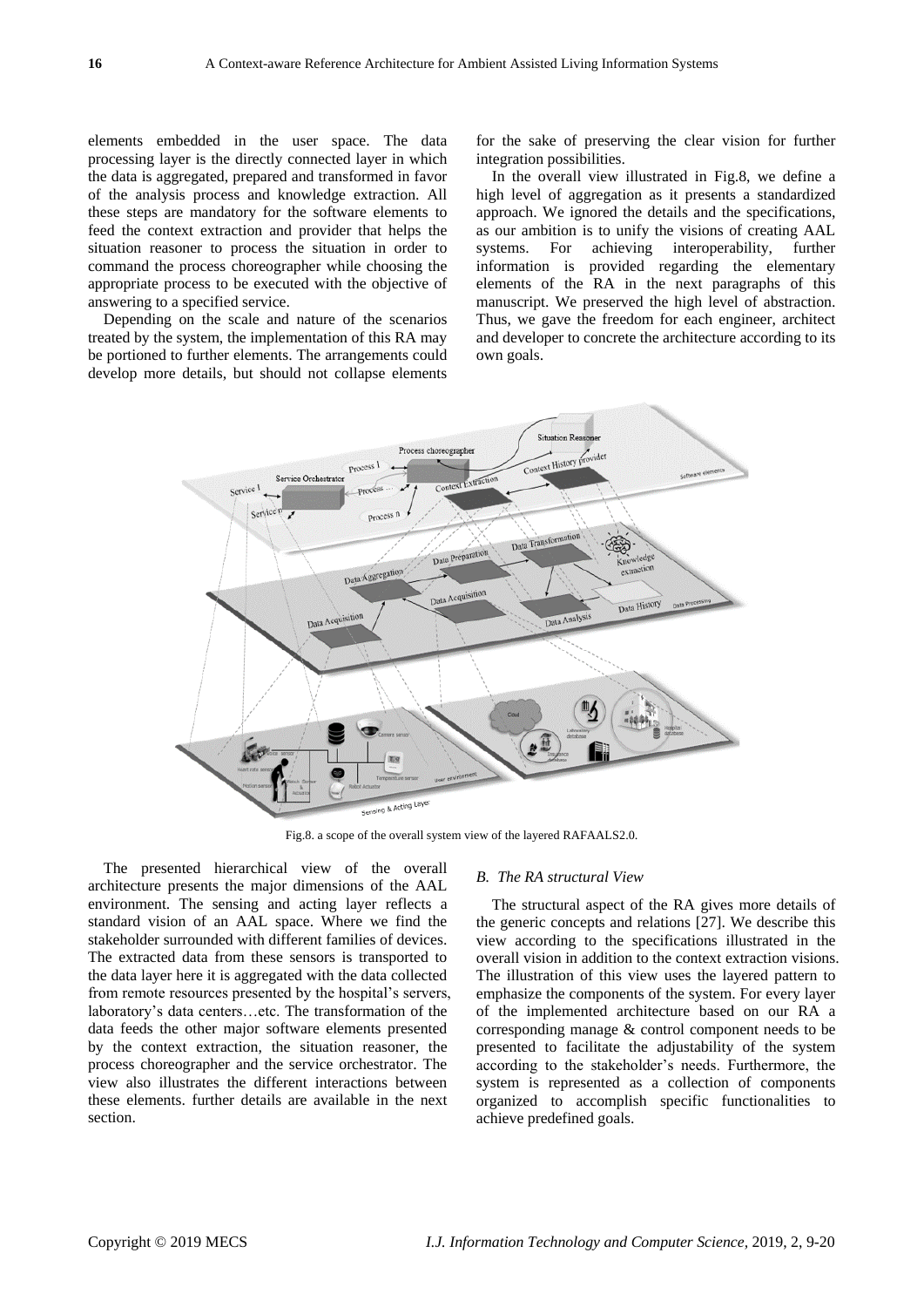

Fig.9. The structural view of RAFAALS2.0

<span id="page-8-0"></span>The structural view of RAFAALS2.0 presented by [Fig.9](#page-8-0) describes six different layers. Starting from the sensing layer up to the service one. The sensing layer holds all the elements responsible for sensing the space of the stakeholder. It contains the embedded devices and their connection points presented by the device Interface and the device gateway. The user profile is also a part of this layer as it affords the background and preferences of the targeted user. The discover, register and provision of new devices is a mandatory step to be performed by engineers as it offers simplification to the maintainability team as well as the scalability team. Being able to add or remove devices has to be performed according to the specification of the team to prevent any side effects over the performance of the system.

The resources layer is provided by a remote gateway to acquire data from different remote sources. These resources might be the hospital data centers, the laboratory servers or any other information source of the user's profile, medical history or preferences. The information gathered from these resources are vital in adjusting the system into reactions according to the different contexts.

The data layer is responsible of aggregating the values from the sensing and the resources layers. Cleaning and transforming the data takes several stages to achieve a complete processing chain. The analytics and the knowledge extraction offers new visions for pattern's design to accelerate the response of the system and made it more adequate to frequent situations.

The context extraction is associated with the context layer. It uses the context history provider and context

background to raise the performance factor. The situation reasoner takes in consideration reasoning across time and space and across the user's requirements. More details over the context extraction and the situation reasoner are presented in previous sections of this manuscript.

The service layer contains the processes and the services of the system that were built over the functionalities listed by the architects. The orchestration between the service and the choreography between the processes is maintained to avoid any lapse of functioning between the system's components.

#### • Process & Services

"Process" and "Service" are two concepts used in our visions. These concepts are complementary views on the same capability of the system. A process sharpens the understanding for the operations, which gave the power to achieve a goal, using single of multiple tasks. Its performance influences the delivery of the goal. The service on its way can be seen as a black box where one or multiple processes can be performed to achieve the outcome of a service. The response time, the quality standards and the adequate performed tasks are all judged using the service outcome.

The autonomy of services has to be a major concern while implementing this RA. The interoperability cannot be achieved unless the services are independent. At the same level, it offers a better site for achieving new goals using a coupled number of services. It is highly recommended for developers to separate the services according to the goal models based on the system and the architecture requirements. To prevent the laps of repeated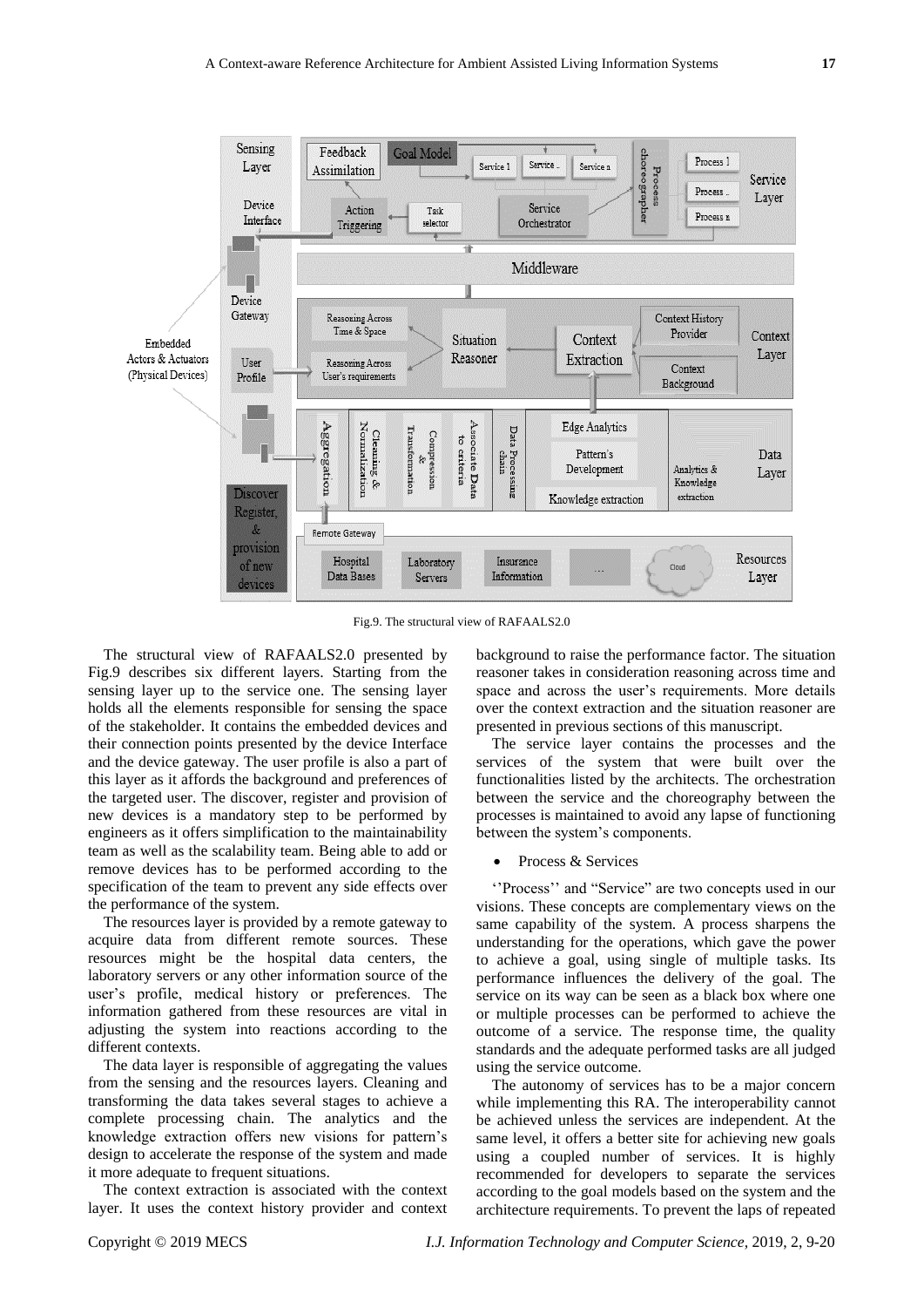elements (which may raise the cost of the system) as well as the intersection of interest between the services (specially that this intersection might affect the time of response of the system).

In our vision, everything seems to be a process. A number of tasks are executed in a predetermined behavior to answer to a need. Each of the system services can be decomposed to a composition of processes, where services are bringing them all together. The feedback assimilation is an important element of the architecture to insure better reactions and interactions in future situations in addition to detecting failure or weak points of the AAL environment.

#### Data Filtering & Data Flow

The data collected from the sensors and from other resources connected to the system is uncertain. The system has to embrace multiple functionalities that reduces the volume of the undesirable data collected by the devices. These processes have to be triggered and applied frequently to enhance the storing capacity. Learning from this data has to be a core functionality of the system to develop reliable patterns of incidence or situations [28].

The data flow in the AAL systems is exceptional. The collected values from the embedded sensors combined with the data aggregated from other resources made the filtering a complicated process. Our fusion model simplifies the processing and made it optimal in a matter

of time and cost. Using several filters all across the processing will approve the validity of the decisions taking by the system. A recursive learning process is a mandatory one to keep the system up to date according to the changes that may appear in the stakeholder space.

#### *C. The RA behavior view*

The behavior view outlines the principle system behavior over all its operational contexts. It gives a clear path for the system analysis and drives the development activities. To reason about the system's completeness the behavioral description can be used. The architectural view of the behavior provides support for managing the quality attributes of the system in the very early development process. The internal behavior of the system together with the interaction between its components ease the clarification for developers and help achieving all the defined requirements of the system.

This view illustrated by [Fig.10](#page-9-0) facilitates the communication between the architects and developers during the system design. The behavior of each component of the system influences its structure and its quality. With this view, we aim to decompose the vision of the system from a different approach.

We present a model using the simulation of standard actions all along with the flow of data from a component to another as well as time-related constraints, which we judge very important in AAL system's architectures.



Fig.10. A scope of the behavioral vision of RAFAALS2.0

<span id="page-9-0"></span>The initial behavior of the system starts with activating the system's related devices. Sensing is the driving core of AAL spaces. When the system collects data from the sensing equipment, the processing chain is launched to assimilate the context and trigger the actions appropriate for responding to a specific goal. This behavioral vision is not the only presented one thus; we aim to develop many others in our further studies.

# V. CONCLUSION

RAFAALS2.0 is an outright RA that coordinates the data flow between different layers. It grants an orchestration between different components of realistic AAL environment. In this paper, we processed the design of our vision of a standard, technology-independent and context-aware RA for AAL systems. We proposed three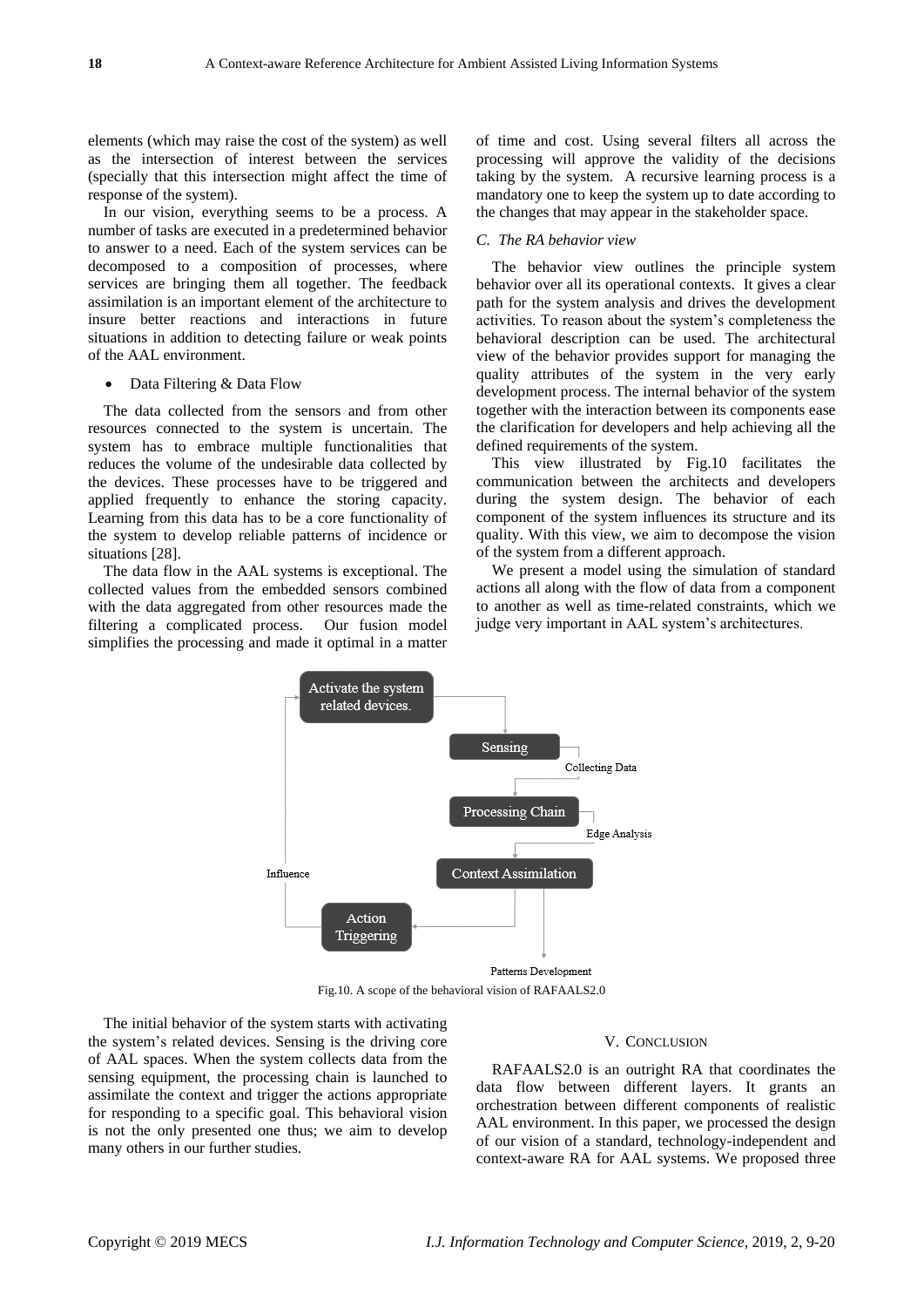views starting from the overall structure of the architecture to the structural and behavior views. We illustrated all the aspects of the layers to indicate separated behaviors of the system while staying independent from any particular solution. All these elements require special attention while designing AAL systems.

In our future work, we aim to emphasize the role of the situation reasoner as well as the system's response procedure. As an objective, we want to describe in details the steps from the data aggregation to the pattern's developments, as we believe it is a mandatory element of an AAL system. The system's middleware is also one of our major concerns and we will study it in future papers.

#### **REFERENCES**

- [1] L. Garcés, A. Ampatzoglou, F. Oquendo, and E. Yumi Nakagawa, "Reference architectures and reference models for ambient assisted living systems: a systematic literature review," University of São Paulo (USP), Tech. Rep. 414, Feb. 2017.
- [2] A. El murabet, A. Abtoy, A. Touhafi, and A. Tahiri, ―Ambient Assisted living system's models and architectures: A survey of the state of the art," Journal of King Saud University - Computer and Information Sciences, Apr. 2018.
- [3] R. Ram et al., "universAAL: Provisioning Platform for AAL Services," in Ambient Intelligence - Software and Applications, Springer, Heidelberg, 2013, pp. 105–112.
- [4] C. MacKenzie, K. Laskey, F. Aman, P. Brown, R. Metz, and B. Hamilton, "Reference model for service oriented architecture 1.0," OASIS standard 12, p. 18, Feb-2006.
- [5] M.-R. Tazari et al., "The universAAL Reference Model for AAL," IOS Press, p. 17, 2012.
- [6] S. Hanke, F. Furfari, J. P. L. Ramos, and F. Potorti, "The AALOA exploitation model for AAL project results," p. 7, 2007.
- [7] F. Wartena, J. Muskens, L. Schmitt, and M. Petkovic, ―Continua: The reference architecture of a personal telehealth ecosystem," in The 12th IEEE International Conference on e-Health Networking, Applications and Services, 2010, pp. 1–6.
- [8] M. Schmidt and R. Obermaisser, "ddddddd," Computers in Biology and Medicine, vol. 95, pp. 236–247, Apr. 2018.
- [9] J. Lloret, A. Canovas, S. Sendra, and L. Parra, "A smart communication architecture for ambient assisted living," IEEE Communications Magazine, vol. 53, no. 1, pp. 26– 33, Jan. 2015.
- [10] M.-R. Tazari, F. Furfari, J.-P. L. Ramos, and E. Ferro, "The PERSONA Service Platform for AAL Spaces," in Handbook of Ambient Intelligence and Smart Environments, Springer, Boston, MA, 2010, pp. 1171– 1199.
- [11] X. Li, M. Eckert, J.-F. Martinez, and G. Rubio, "Context" Aware Middleware Architectures: Survey and Challenges," Sensors (Basel), vol. 15, no. 8, pp. 20570–20607, Aug. 2015.
- [12] A. Dey, "Providing Architectural Support for Building Context-Aware Applications," Georgia Institute of Technology, 2000.
- [13] M. Klein, A. Schmidt, and R. Lauer, "Ontology-centred design of an ambient middleware for assisted living: The case of soprano," May 2018.
- [14] A. Ranganathan and R. H. Campbell, "An infrastructure for context-awareness based on first order logic," Pers Ubiquit Comput, vol. 7, no. 6, pp. 353–364, Dec. 2003.
- [15] R. Parisa and A. Mihailidis, "A Survey on Ambient-Assisted Living Tools for Older Adults - IEEE Journals & Magazine," IEEE Journal of Biomedical and Health Informatics, pp. 579–590, May-2013.
- [16] P. Wolf, A. Schmidt, and M. Klein, "SOPRANO-An extensible, open AAL platform for elderly people based on semantical contracts," presented at the 3rd Workshop on Artificial Intelligence Techniques for Ambient Intelligence, Patras, Greece., 2008.
- [17] A. Forkan, I. Khalil, and Z. Tari, "CoCaMAAL: A cloudoriented context-aware middleware in ambient assisted living," Future Generation Computer Systems, vol. 35, pp. 114–127, Jun. 2014.
- [18] E. Castillejo, A. Almeida, D. López-de-Ipiña, and L. Chen, "Modeling Users, Context and Devices for Ambient Assisted Living Environments," Sensors, vol. 14, no. 3, pp. 5354–5391, Mar. 2014.
- [19] A. Machado, V. Maran, I. Augustin, L. K. Wives, and J. P. M. de Oliveira, "Reactive, proactive, and extensible situation-awareness in ambient assisted living," Expert Systems with Applications, vol. 76, pp. 21–35, Jun. 2017.
- [20] C. Matthew MacKenzie, Ken Laskey, Francis McCabe, Peter F Brown, and Rebekah Metz, "Reference Model for Service Oriented Architecture 1.0," OASIS Standard, 12, Oct. 2006.
- [21] A. H. van Bunningen, L. Feng, and P. M. G. Apers, "A Context-Aware Preference Model for Database Querying in an Ambient Intelligent Environment," in Database and Expert Systems Applications, 2006, pp. 33–43.
- [22] M. Guessi, L. Oliveira, and E. Nakagawa, ―Representation of Reference Architectures: A Systematic Review.," in SEKE 2011 - Proceedings of the 23rd International Conference on Software Engineering and Knowledge Engineering, 2011, pp. 782–785.
- [23] S. Angelov, P. Grefen, and D. Greefhorst, "A framework for analysis and design of software reference architectures," Information and Software Technology, vol. 54, no. 4, pp. 417–431, Apr. 2012.
- [24] Á. Ruiz-Zafra, K. Benghazi, M. Noguera, and J. L. Garrido, "Zappa: An Open Mobile Platform to Build Cloud-Based m-Health Systems," in Ambient Intelligence - Software and Applications, Springer, Heidelberg, 2013, pp. 87–94.
- [25] A. El murabet, A. Abtoy, A. Touhafi, and A. Tahiri, "A novel reference model for Ambient Assisted Living systems' architectures," Applied Computing and Informatics, Aug. 2018.
- [26] E. Yumi Nakagawa, M. Becker, and J. C. Maldonado, "A knowledge-based framework for reference architectures," in Proceedings of the 27th Annual ACM Symposium on Applied Computing, 2012, pp. 1197–1202.
- [27] M. Boussard et al., "A process for generating concrete architectures," in Enabling Things to Talk, Springer, 2013, pp. 45–111.
- [28] F. Aman, M. Vacher, S. Rossato, and F. Portet, "Speech recognition of aged voice in the AAL context: Detection of distress sentences," presented at the 2013 7th Conference on Speech Technology and Human - Computer Dialogue (SpeD), 2013, pp. 1–8.